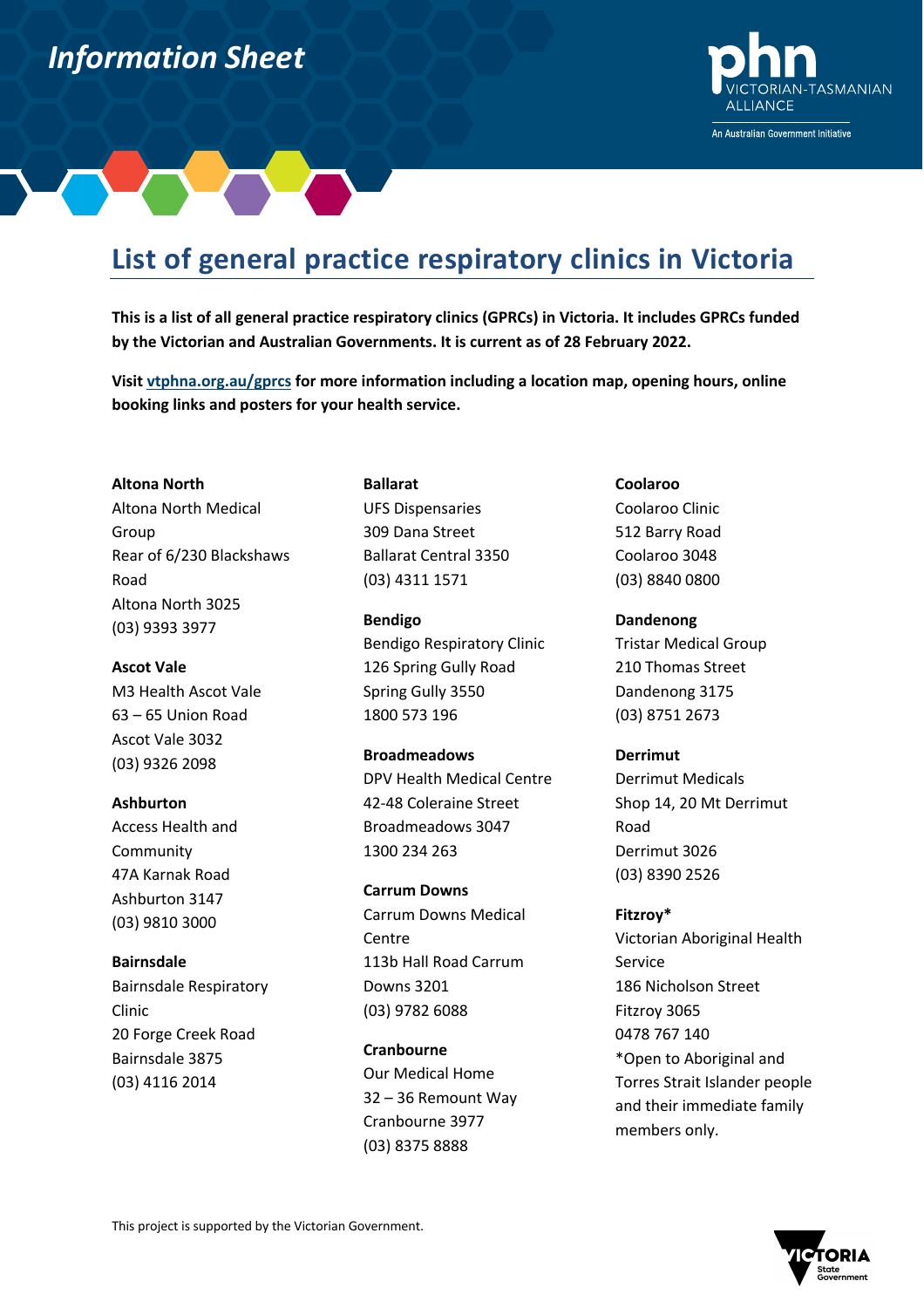## *Information Sheet*



**Foster**

Foster Medical Centre 97 Station Road Foster 3960 (03) 5682 2088

## **Geelong**

Kardinia Health 17 Reynolds Road Belmont 3216 (03) 4210 0670

**Glen Waverley** Interconnect Healthcare Monash Respiratory Clinic 476 Blackburn Road Glen Waverley 3150 (03) 7067 9650

**Hoppers Crossing** My Clinic Group 10/150 Hogans Road, Hoppers Crossing 3029

(03) 9974 3255

**Heidelberg** Banyule Respiratory Clinic 152 Burgundy Street Heidelberg 3084 (03) 7068 5866

**Horsham** Horsham Respiratory Clinic 148 Baillie Street Horsham 3400 (03) 5382 0011

**Laverton** cohealth 95–105 Railway Avenue Laverton 3028 (03) 9448 5552

## **Lilydale**

EACH 18-22 Lakeview Drive, Lilydale 3140 1300 097 151

**Melton** Melton Medical Centre 247/251 Station Road, Melton 3337 (03) 8746 0266

**Mentone** Mentone Medical Clinic 24/171 Nepean Highway Mentone 3194 0413 038 995

**Mill Park** DPV Health 20 Civic Drive Mill Park 3082 1300 234 263

**Morwell** The Healthcare Centre 185a – 189 Princes Drive Morwell Upper 3840 (03) 5133 9966

**Narre Warren South** Casey Gate Medical Centre 33 – 34 Mack Road Narre Warren South 3805 (03) 6108 2471

**Northcote** Your Community Health 42 Separation Street Northcote 3070 (03) 8470 1111

**Ocean Grove** Bellarine Respiratory Clinic 27 Guthridge Street Ocean Grove 3226 (03) 9044 0200

**Officer** Officer Medical Centre 4 Cardinia Road Officer 3809 (03) 9108 0220

**Prahran** Star Health Prahran Town Hall, 180 Greville Street Prahran 3181 (03) 8644 3311

**Port Melbourne** Port Melbourne Medical Shop 3/405 Bay Street Port Melbourne 3207 (03) 8583 1150

**Reservoir** Your Community Health East Reservoir 125 Blake Street Reservoir 3073 (03) 8470 1111

## **Ringwood**

EACH Ringwood Respiratory Clinic 46 Warrandyte Road Ringwood 1300 219 449